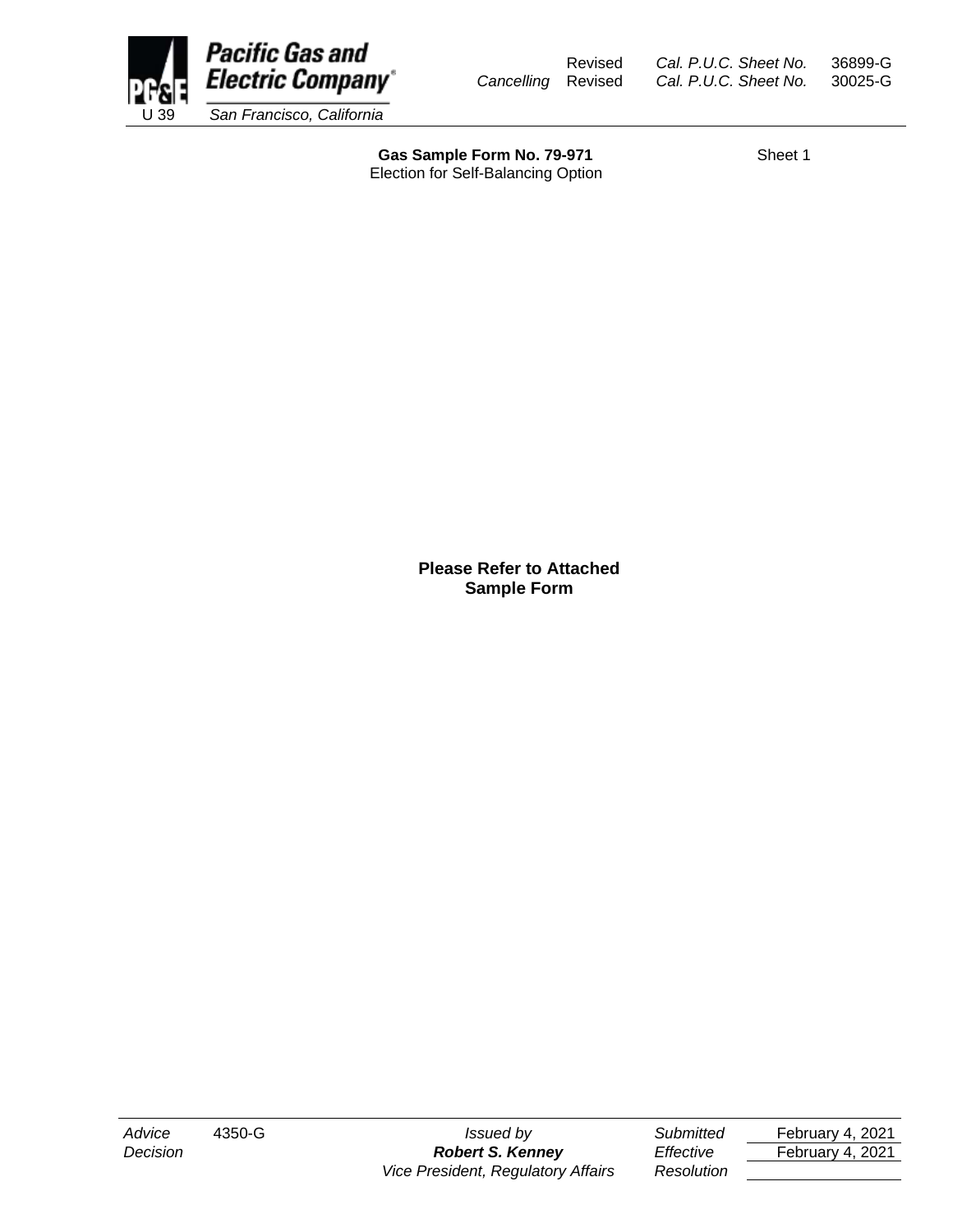

# **ELECTION FOR SELF-BALANCING OPTION**

# **1. GENERAL**

This Self-Balancing Amendment (SB Amendment) form shall amend an existing service agreement as indicated herein between Pacific Gas and Electric Company (PG&E), a California Corporation, and \_\_\_\_\_\_\_\_\_\_\_\_\_\_\_\_\_\_\_\_\_\_\_\_\_\_\_\_\_who obtains natural gas transmission and/or distribution services from PG&E. In executing this SB Amendment, the undersigned Agent elects and agrees to be subject to the terms, conditions, charges and fees of the Self-Balancing and ancillary provisions of PG&E's gas rate Schedule G-BAL and other applicable gas tariffs.

# **2. DESIGNATION OF BALANCING AGENT**

Self-Balancing Agent executes this SB Amendment in one of the following capacities as indicated below:

a. \_\_\_\_\_\_\_\_\_ **Noncore Balancing Agent**, who has executed a currently valid Noncore Balancing Aggregation Agreement (Form No. 79-869) (NBAA) with PG&E and who acts for other Noncore End-Use Customers in a Group. This SB Amendment shall amend the NBAA and shall be subject to its terms and conditions as well as the terms and conditions of other Amendments thereto.

The applicable NBAA Group Number is: \_\_\_\_\_\_\_\_\_\_\_\_\_\_.

b. \_\_\_\_\_\_\_\_\_ **Core Transport Agent**, who has executed a currently valid Core Gas Aggregation Service Agreement (Form No. 79-845) (CTA Agreement) with PG&E and who acts for Customers in a Core Transport Group as defined in gas rate Schedule G-CT. This SB Amendment shall amend the CTA Agreement and shall be subject to its terms and conditions as well as the terms and conditions of other exhibits thereto.

The applicable CTA Group Number is:  $\blacksquare$ 

#### **3. TERM**

The election confirmed by this SB Amendment shall be made during the time period for elections set forth in Schedule G-BAL and shall be effective either for a one-year or two-year period beginning April 1 as shown below. The term of this SB Amendment shall equal the length of Self-Balancing election as indicated by Self-Balancing Agent below.

#### **BEGIN DATE END DATE**

April 1, 20 \_\_\_\_\_\_\_ March 31, 20\_\_\_\_\_\_

† Information collected on this form is used in accordance with PG&E's Privacy Policy. Page 1 of 2 The Privacy Policy is available at pge.com/privacy. The example of the example of the Form No. 79-971